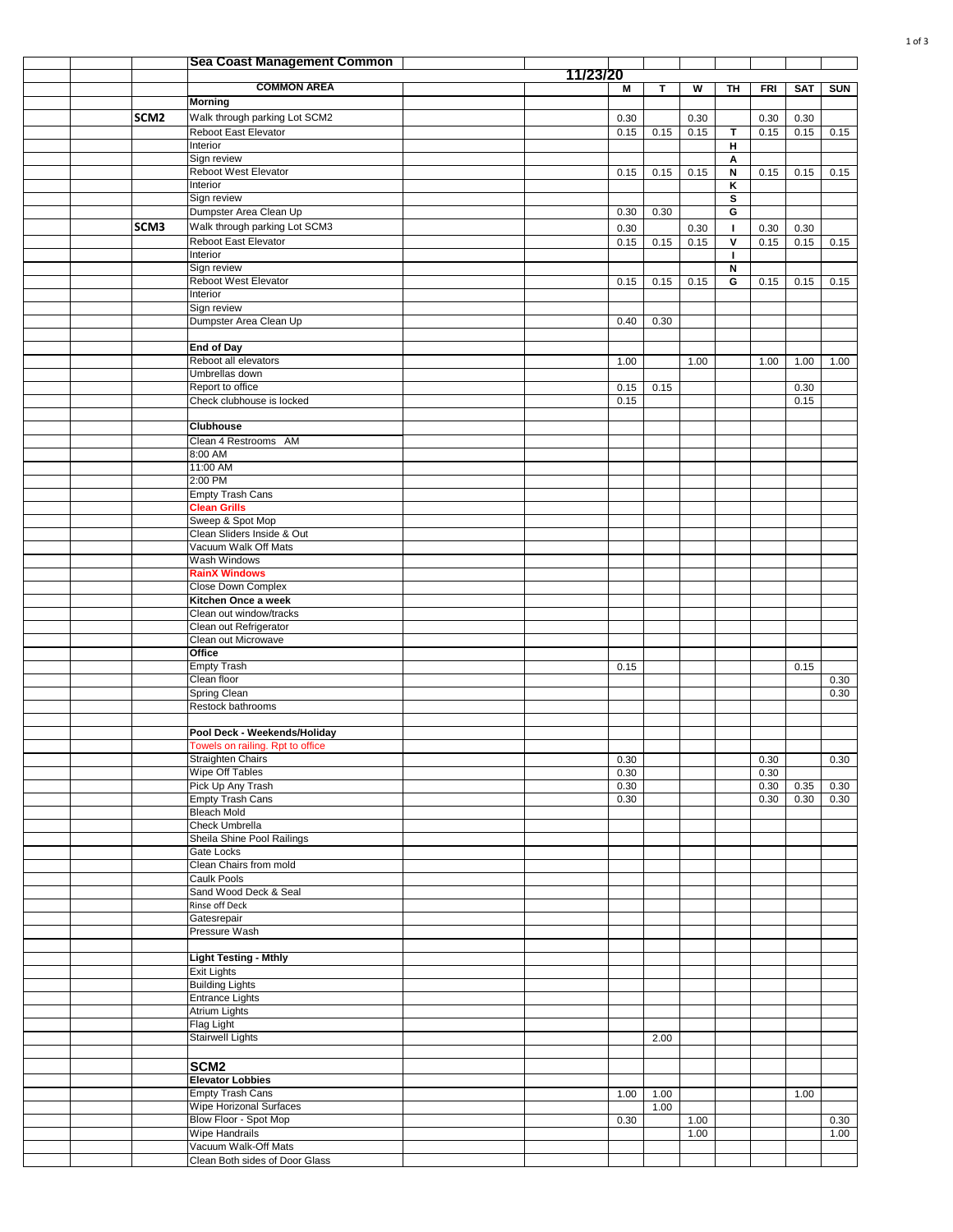|  | <b>Sea Coast Management Common</b>                        |          |      |              |      |    |            |            |            |
|--|-----------------------------------------------------------|----------|------|--------------|------|----|------------|------------|------------|
|  | <b>COMMON AREA</b>                                        | 11/23/20 |      |              |      |    |            |            |            |
|  |                                                           |          | М    | T            | w    | TH | <b>FRI</b> | <b>SAT</b> | <b>SUN</b> |
|  | Clean windows In/Out<br>Elevator & Interiors              |          |      |              |      |    |            |            |            |
|  | Wipe Down Interior Panels                                 |          |      |              |      |    | 1.00       |            |            |
|  | Sheila Shine                                              |          |      |              |      |    |            |            |            |
|  | Clean tracks hard wire brush                              |          |      |              |      |    |            |            |            |
|  | Mop floor & corners                                       |          |      |              |      |    |            |            |            |
|  | Full sanatize<br><b>Walkways &amp; Stairwell</b>          |          |      | 1.00         |      |    | 1.00       |            |            |
|  | Items in walkways? Picture report to office               |          |      |              |      |    |            |            |            |
|  | <b>Blow</b>                                               |          |      |              |      |    |            |            |            |
|  | Spot Mop                                                  |          |      |              |      |    |            |            |            |
|  | Pick up trash                                             |          |      | 0.30         |      |    |            |            |            |
|  | Wipe Handrails<br>Wash down                               |          |      |              |      |    |            |            |            |
|  | Pressure Wash                                             |          |      |              |      |    |            |            |            |
|  | <b>Laundry Rooms</b>                                      |          |      |              |      |    |            |            |            |
|  | Sweep-Spot Mop                                            |          |      |              |      |    |            |            | 1.00       |
|  | <b>Empty Trash Cans</b>                                   |          |      |              |      |    |            | 0.45       |            |
|  | Wipe Horizonal Surfaces                                   |          |      |              |      |    |            |            |            |
|  | <b>Parking lots</b><br>Garbage Pick up                    |          | 1.30 |              |      |    |            |            |            |
|  | Call Bulk?                                                |          |      |              |      |    |            |            |            |
|  | <b>Trash Chutes</b>                                       |          |      |              |      |    |            |            |            |
|  | Recycle Area cleaned                                      |          |      |              |      |    |            |            |            |
|  | Recycle Bins pressure washed                              |          |      |              |      |    |            |            |            |
|  | Numbers stenciled<br>Lines striped                        |          |      |              |      |    |            |            |            |
|  | <b>Test Building Lights</b>                               |          |      |              |      |    |            |            |            |
|  | Tagging cars                                              |          |      |              |      |    | 0.30       |            |            |
|  | Towing                                                    |          |      |              |      |    |            |            |            |
|  | <b>Pressure Wash Trash Receptacle</b>                     |          |      |              |      |    |            |            |            |
|  | Clean/Deodorize Trash Chute                               |          |      |              |      |    |            |            |            |
|  | NO BLOWING SAND IN DRAINS!                                |          |      |              |      |    |            |            |            |
|  | SCM <sub>3</sub>                                          |          |      |              |      |    |            |            |            |
|  | <b>Elevator Lobbies</b>                                   |          |      |              |      |    |            |            |            |
|  | <b>Empty Trash Cans</b>                                   |          | 1.00 | 0.20         |      |    |            | 1.00       |            |
|  | Wipe Horizonal Surfaces                                   |          |      | 1.00         |      |    |            |            |            |
|  | Blow Floor - Spot Mop                                     |          |      |              | 0.50 |    |            |            | 0.30       |
|  | <b>Wipe Handrails</b>                                     |          |      |              | 1.00 |    |            |            |            |
|  | Vacuum Walk-Off Mats<br>Clean Both sides of Door Glass    |          |      |              |      |    |            |            |            |
|  | Clean windows In/Out                                      |          |      |              |      |    |            |            |            |
|  | <b>Elevator &amp; Interiors</b>                           |          |      |              |      |    |            |            |            |
|  | Wipe Down Interior Panels                                 |          |      |              |      |    | 1.00       |            |            |
|  | Sheila Shine                                              |          |      |              |      |    |            |            |            |
|  | Clean tracks hard wire brush                              |          |      |              |      |    |            |            |            |
|  | Mop floor & corners                                       |          |      |              |      |    |            |            |            |
|  | Full sanatize                                             |          |      | 1.00         |      |    | 1.00       |            |            |
|  | <b>Walkways &amp; Stairwell</b>                           |          |      |              |      |    |            |            |            |
|  | Items in walkways? Picture report to office               |          |      |              |      |    |            |            |            |
|  | Blow                                                      |          |      |              |      |    |            |            |            |
|  | Spot Mop<br>Pick up trash                                 |          |      | 0.20<br>0.30 |      |    |            |            |            |
|  | <b>Wipe Handrails</b>                                     |          |      |              |      |    |            |            |            |
|  | Wash down                                                 |          |      |              |      |    |            |            |            |
|  | Pressure Wash                                             |          |      |              |      |    |            |            |            |
|  | <b>Laundry Rooms</b>                                      |          |      |              |      |    |            |            |            |
|  | Sweep-Spot Mop                                            |          |      | 1.00         |      |    |            |            | 1.00       |
|  | <b>Empty Trash Cans</b><br><b>Wipe Horizonal Surfaces</b> |          |      | 1.00<br>1.00 |      |    |            | 0.40       |            |
|  | <b>Parking lots</b>                                       |          |      |              |      |    |            |            |            |
|  | Garbage Pick up                                           |          | 1.30 |              |      |    |            |            |            |
|  | Call Bulk?                                                |          |      |              |      |    |            |            |            |
|  | <b>Trash Chutes</b>                                       |          |      |              |      |    |            |            |            |
|  | Recycle Area cleaned<br>Recycle Bins pressure washed      |          |      |              |      |    |            |            |            |
|  | Numbers stenciled                                         |          |      |              |      |    |            |            |            |
|  | Lines striped                                             |          |      |              |      |    |            |            |            |
|  | <b>Test Building Lights</b>                               |          |      |              |      |    |            |            |            |
|  |                                                           |          |      |              |      |    |            |            |            |